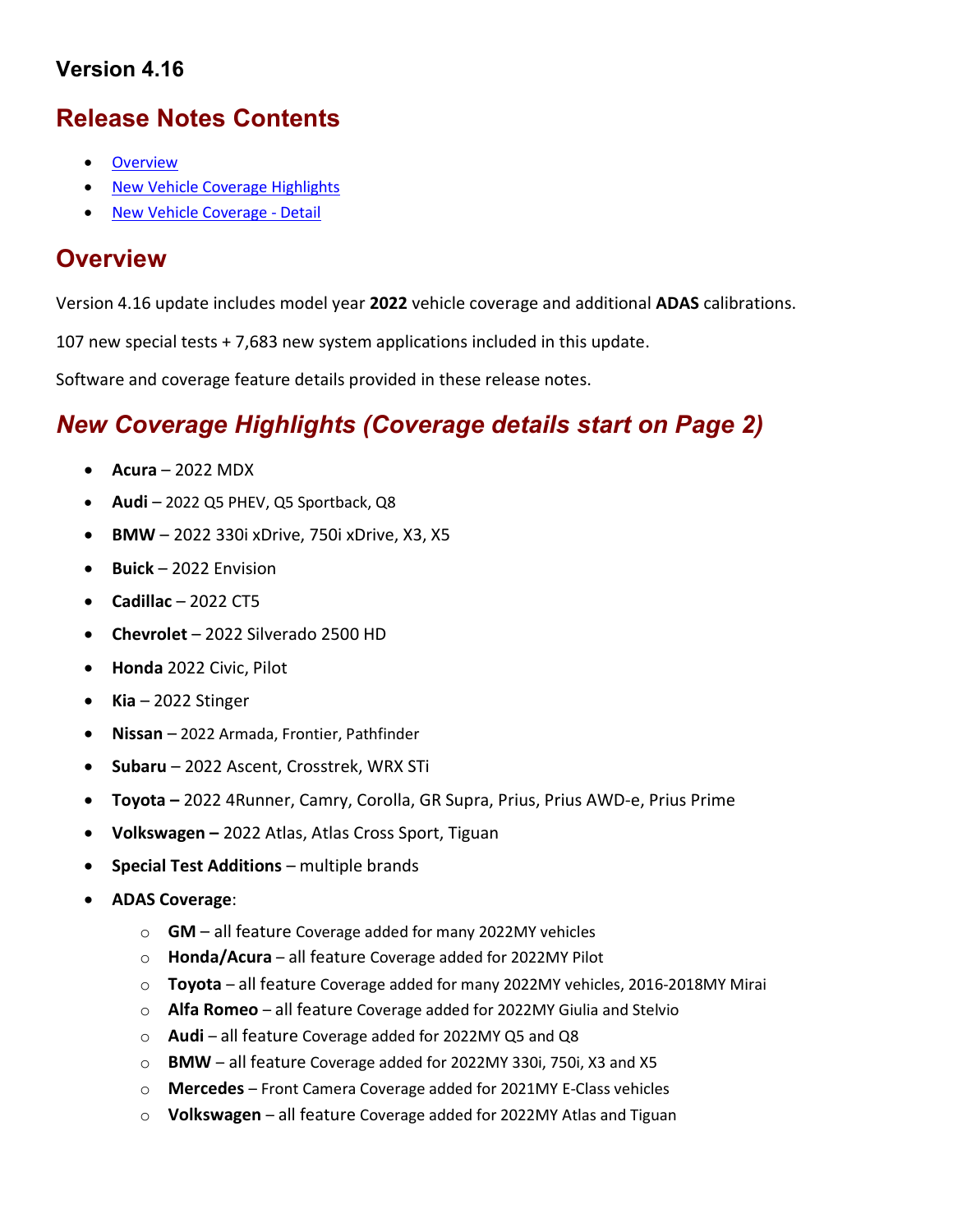# New Coverage – USA Domestic

#### Chrysler/Jeep/Ram Coverage

#### 3 new Adjustment type special tests:

Gyro Offset, Override Occupant Information, Rear Seat Audio

#### 2 new Actuation type special test:

Cassette Function Tests, CD Function Tests

### General Motors Coverage

Added coverage for 471 new system applications

#### 2 new Adjustment type special tests:

WLAN Service Set Identifier (SSID) Reset, Sensor Learnmode Enable

#### 1 new Actuation type special test:

A/C Compressor Clutch

# New Coverage – USA Asian

### Honda/Acura Coverage

• Added coverage for 397 new system applications

#### 4 new Actuation type special tests:

FCAN Authorized Flag, LIN Washer, Brake light relay test, Lumbar Horizontal Motor

### Hyundai Coverage

#### 2 new Actuation type special tests:

HAC Brake Lamp Actuator, Inlet Valve-Right Front

### Kia Coverage

Added coverage for 64 new system applications

#### 3 new Actuation type special tests:

PAD Change Mode (After Change), PAD Change Mode (Before Change), Inlet Valve-Right Front

### Mazda Coverage

#### 1 new Adjustment type special test:

TPMS Reset

### Mitsubishi Coverage

#### 78 new Actuation type special tests:

A-C Switch, Air Conditioning Switch, Condenser Fan, Electronic Water Heater PTC, Mode Selection Damper, Out-Inside Air Selection Damper, Rear Fan Step (Input Value), Rear PTC Heater, Solenoid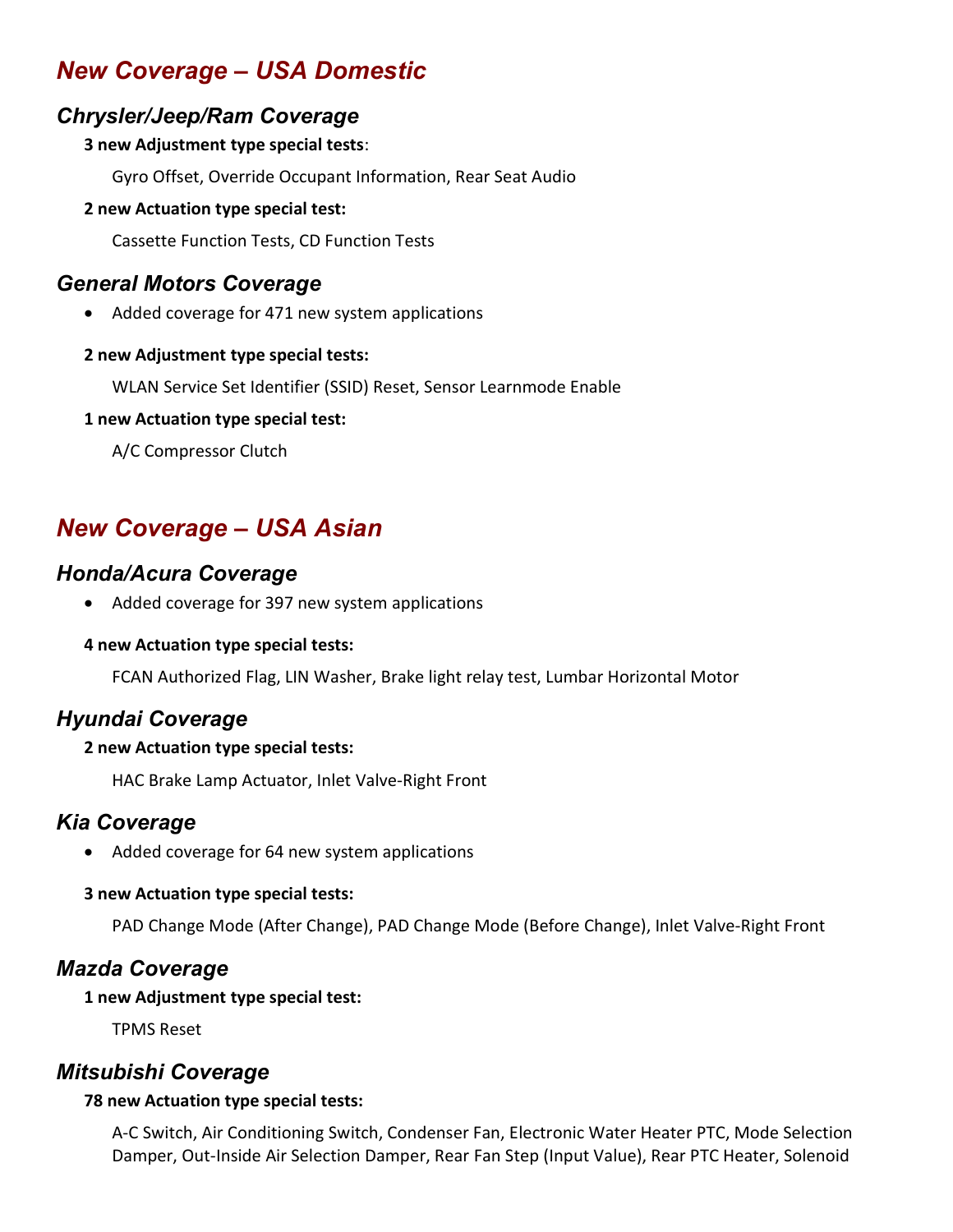Valve, BAT.Heating System Power Relay, Battery Cooling Fan PWM, BSW ON-OFF Setting, Leveling Actuator, Theft Alarm, 12V Batt. Charge Start, Circuit Fault Detection, Engine Switch(LED ON), TSR Display Request, Off hook switch, On hook switch, VR switch, ALL INDICATORS DRIVE, BUZZER DRIVE, INDICATOR LAMP DRIVE, SYSTEM ON LAMP DRIVE, AHB Indicator, ASC/TCL OFF Indicator, ASC/TCL OP. Indicator, ASC-TCL OFF Indicator, ASC-TCL OP. Indicator, ASG Indicator, ASG OFF Indicator, Cruise Control Indicator, Driver Seatbelt Indicator, ECO Indicator, Energy Usage Indicator(Engine), Energy Usage Indicator(EV), Energy Usage Indicator, Engine Malfunction IND., FCM Indicator, FCM OFF Indicator, Front Fog Light Indicator, Headlight Auto leveling, Indicator2, PA. Seatbelt Indicator, Positionlight Indicator, PTC Heater Indicator, Rear Fog Light Indicator, SRS Indicator, EVAP.Emission Purge SOL.Valve, EVAP.Emission Ventilation SOL., Radiator Fan(High), Radiator Fan(Low), Variable Intake Solenoid, Engine switch(Control), Engine Switch(LED ON), Engine SW-Power SW (Control), Engine SW-Power SW (LED ON),12V DCDC Shutdown, Back Light Relay Actuate, Brake Warning Light Actuate, Buzzer Actuate, ChargeDischarge Connector Relay, Oil Pump Actuate, Radiator Fan 1 Actuate, Radiator Fan 2 Actuate, Radiator Fan Relay 1 Actuate, Radiator Fan Relay 2 Actuate, Stop Light Actuate, Water Pump Actuate, Water Pump Power Supply Relay, Hazard Answer Back Request, Passenger S Airbag OFF Indicator Lighting Request, Passenger S Airbag ON Indicator Lighting Request, Passenger S SRS OFF Indicator, Passenger S SRS OFF Light, Passenger S SRS ON Indicator, Passenger S SRS ON Light, SRS Warning Light Lighting Request

#### Nissan/Infiniti Coverage

Added coverage for 947 new system applications

#### 4 new Actuation type special tests:

BUZZER DRIVE, INDICATOR LAMP DRIVE, SYSTEM ON LAMP DRIVE, ALL INDICATORS DRIVE

### Subaru Coverage

• Added coverage for 339 new system applications

#### 1 new Adjustment type special test:

Foot/Def Automatic Fan Speed Increase Function

#### 3 new Actuation type special tests:

All seat UNLOCK output, lock actual. LOCK output, ACC

### Toyota/Lexus Coverage

• Added coverage for 1648 new system applications

#### 3 new Adjustment type special tests:

Clearance Sonar Detection/Steering Adjustment, Intuitive P/A Detection/Steering Adjustment, ID Registration/Tire Position Write

## New Coverage – USA European

### Audi Coverage

• Added coverage for 1593 new system applications